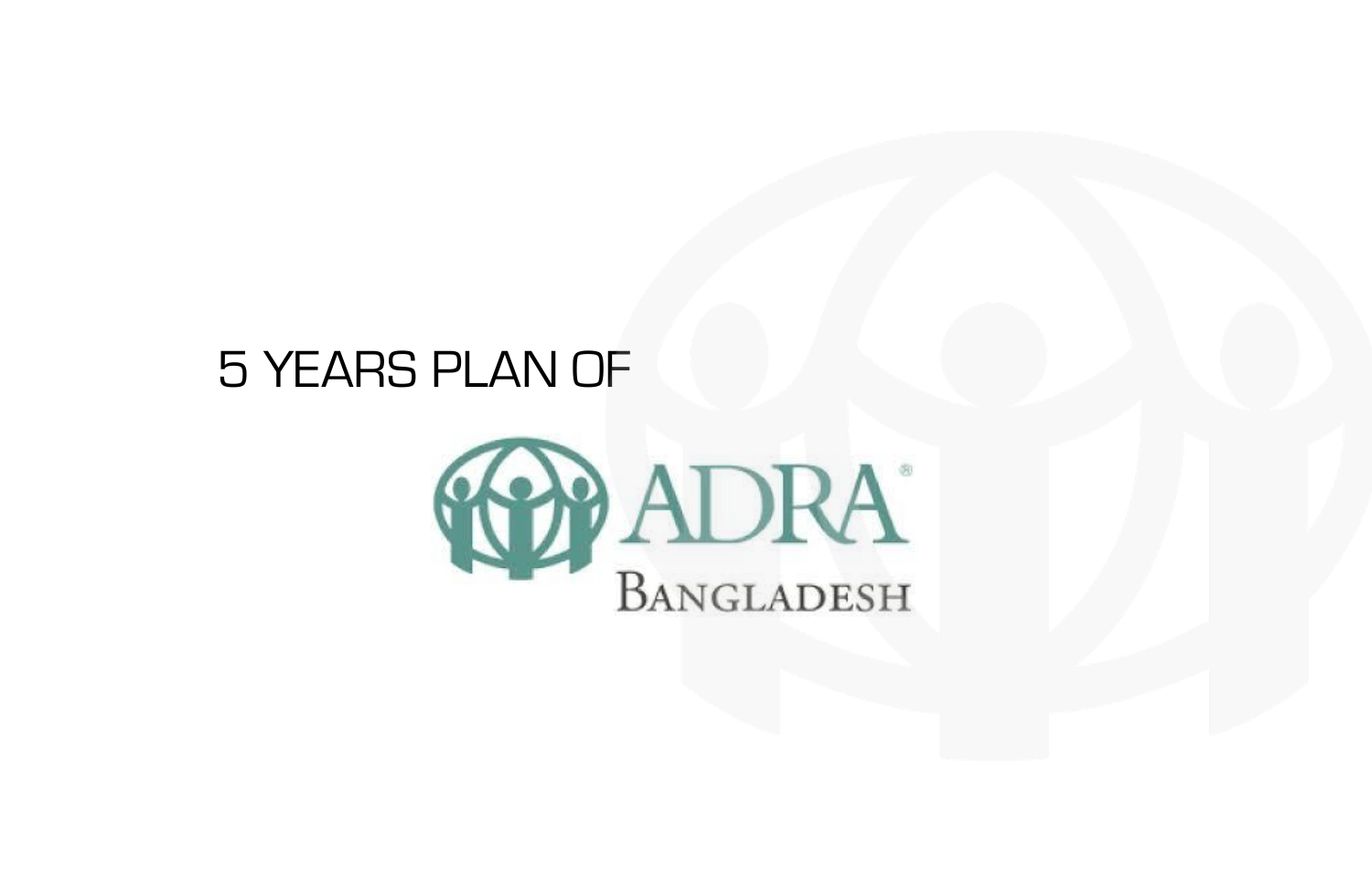## **ADRA Bangladesh : Plan for Next 5 Years**

## **Activities Linkage with SDG**





| <b>Serial</b> | Project                                                                  | Area                                                                                              | Location          | <b>Direct</b><br><b>Beneficiaries</b> | <b>Total</b><br><b>Beneficiaries</b> | U\$        | End<br>Date  | <b>Activities</b>                                                                                                                                                                                                                                                                                                                                                                                                                                                                                                                                                                                                                                                                                                                                            |
|---------------|--------------------------------------------------------------------------|---------------------------------------------------------------------------------------------------|-------------------|---------------------------------------|--------------------------------------|------------|--------------|--------------------------------------------------------------------------------------------------------------------------------------------------------------------------------------------------------------------------------------------------------------------------------------------------------------------------------------------------------------------------------------------------------------------------------------------------------------------------------------------------------------------------------------------------------------------------------------------------------------------------------------------------------------------------------------------------------------------------------------------------------------|
| 1.            | Capacity<br><b>Building for</b><br><b>Farmers</b> and<br><b>Families</b> | Economic<br>Growth/Social<br>Justice/Gender<br>Equity/<br>Livelihoods &<br>Agriculture            | <b>Mymensingh</b> | 1952                                  | 8000                                 | 85,000.00  | Dec-<br>2020 | <b>Baseline Survey</b><br>$\bullet$<br><b>Weekly Group Meeting</b><br>٠<br><b>Meeting &amp; Training for Management</b><br><b>Health and literacy class</b><br><b>Health Camping</b><br><b>Right Awareness</b><br><b>Savings Collection</b><br><b>Micro Finance</b><br><b>Skills &amp; empower Training</b><br><b>Vocational Educational Training (VET)</b><br><b>Need Base Session</b><br><b>Issue Base Gathering</b><br>Develop Linkages with others NGO's & GO's<br><b>Project Learning Findings &amp; Self Evaluation</b><br><b>Workshop</b>                                                                                                                                                                                                             |
| 2.            | Chalantika<br>Mother and<br><b>Children</b><br>Development<br>Project    | Children<br>Education/Socia<br>I Justice/Water<br>Sanitation &<br>Hygiene/<br>Community<br>Health | Mirpur 7          | 484                                   | 1452                                 | 102,000.00 | Dec-<br>2020 | <b>Baseline Survey</b><br>$\bullet$<br>Selection and enrollment of Children<br><b>Children receives Uniforms</b><br>Centered, School going and Support Children<br>receive education material<br>Selected Children Receive Computer class<br>$\bullet$<br>Organize quarterly parents meeting<br>Enroll children in public school<br>Organize phase-out event for children.<br>Centered children receives daily one time<br>nutritious meal<br>Centered children receives health session<br>$\bullet$<br>Children receives health checkup and clinical<br>support<br>session for mother<br>Ensure birth, educational certificates and NID<br>for children<br>Hold adult literacy session for mothers<br>$\bullet$<br>Organize result sharing workshop for CSG |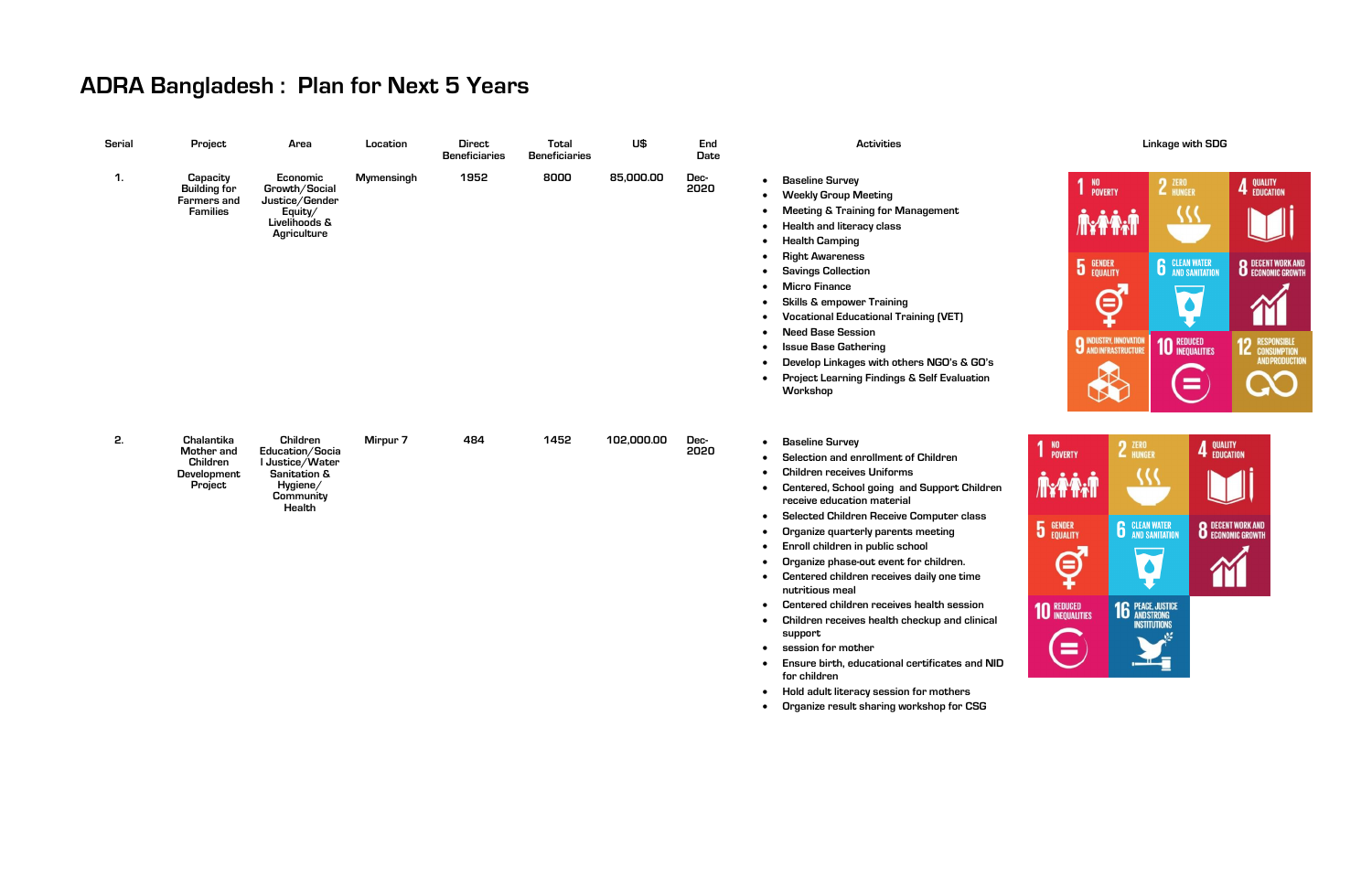| З. | Chalantika<br><b>Slum Children</b><br>Development<br>Project            | Children<br>Education/Socia<br>I Justice/Water<br>Sanitation &<br>Hygiene/<br>Community<br>Health | Mirpur 6  | 160 | 480  | 60,679.24  | Dec-<br>2022 | Children:<br>Socio-economic survey of children to<br>$\bullet$<br>replace dropped-out<br>Enrolment of newly arrived children<br>$\bullet$<br>Education sessions held for children<br>$\bullet$<br><b>Cooperation with primary schools</b><br>$\bullet$<br><b>Communication with the local</b><br>$\bullet$<br>government education department<br>Parents/guardian's meetings<br>$\bullet$<br>Home visits by teacher and motivator<br>$\bullet$<br><b>Study tour</b><br>$\bullet$<br>Other:<br>Adult literacy and health sessions<br>$\bullet$<br>Parents received food processing<br>$\bullet$<br>training and start-up kit<br>Providing nutritional meals for children<br>$\bullet$<br>Providing health care for children<br>$\bullet$<br>(check-up, basic clinical support, medicine)<br>Health consultation for family members<br>$\bullet$<br>Growth monitoring of children<br>$\bullet$<br>Weekly health session for children<br>$\bullet$ |
|----|-------------------------------------------------------------------------|---------------------------------------------------------------------------------------------------|-----------|-----|------|------------|--------------|-------------------------------------------------------------------------------------------------------------------------------------------------------------------------------------------------------------------------------------------------------------------------------------------------------------------------------------------------------------------------------------------------------------------------------------------------------------------------------------------------------------------------------------------------------------------------------------------------------------------------------------------------------------------------------------------------------------------------------------------------------------------------------------------------------------------------------------------------------------------------------------------------------------------------------------------------|
| 4. | <b>Empowering</b><br><b>Flood Prone</b><br>Poor<br>Community<br>Project | Economic<br>Growth/Social<br>Justice/Gender<br>Equity/<br>Livelihoods &<br><b>Agriculture</b>     | Manikganj | 900 | 4500 | 129,676.84 | Dec-<br>2021 | Weekly Health awareness session<br>٠<br>Promote sand charcoal filter<br>$\bullet$<br><b>Community Celebration for Nutrition</b><br>G<br>Growth monitoring for children<br>Training on new agriculture technology<br>Train community vaccinator<br><b>Training on Seed selection and preservation</b><br><b>Homestead Vegetable Garden</b><br><b>Training SRI Method</b><br><b>Practice Savings</b><br><b>Promote Self Loans</b><br><b>Organize Boards</b><br>Organize Community volunteer for early warning<br>dissemination<br><b>Organize annual Simulation Exercise</b><br>Public Place/pathway repairement<br><b>Initiate Community forestry</b><br>Safe water support (Tube well) for selected<br>community                                                                                                                                                                                                                                |



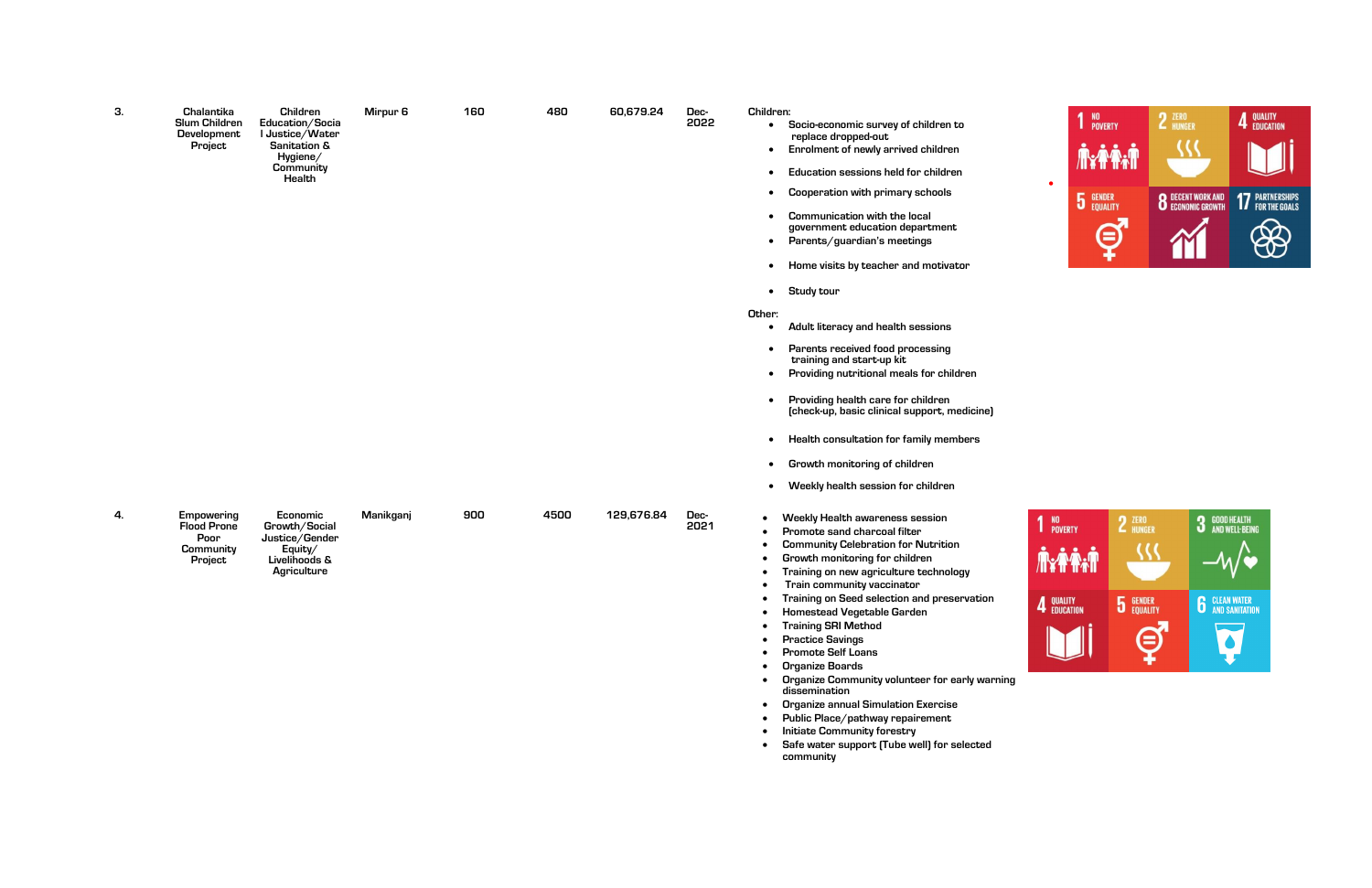| 5. | Operation of<br><b>Children Center</b><br>in Mirpur Slum<br>Project | <b>Children</b><br>Education/Socia<br>Justice/Water<br>Sanitation &<br>Hygiene/<br>Community<br>Health | Mirpur 1 | 245 | 735 | 74,312.38 | <b>Decemb</b><br>er -<br>2018 | Protection, provide daily life guidance (napping<br>and cleaning up)<br>basic education.<br>Protection and tutorial service for after school<br>children.<br>Learning class<br><b>Scholarship Program</b><br><b>Health and Sanitation Session</b><br>Conduct exercise session for children<br>Meals and snack/personal hygiene:<br>Growth monitoring of children<br><b>Medical service</b><br>Networking |
|----|---------------------------------------------------------------------|--------------------------------------------------------------------------------------------------------|----------|-----|-----|-----------|-------------------------------|----------------------------------------------------------------------------------------------------------------------------------------------------------------------------------------------------------------------------------------------------------------------------------------------------------------------------------------------------------------------------------------------------------|
|    |                                                                     |                                                                                                        |          |     |     |           |                               |                                                                                                                                                                                                                                                                                                                                                                                                          |

| 6. | <b>Social</b><br>Integration for                                        | Children<br>Education/Socia                                                   | <b>Mymensingh</b> | 572 | 1716 | 107,666.66 | Dec-<br>2020 | Children receive uniform and shoes.                                                                                                    |
|----|-------------------------------------------------------------------------|-------------------------------------------------------------------------------|-------------------|-----|------|------------|--------------|----------------------------------------------------------------------------------------------------------------------------------------|
|    | <b>Street Children</b><br>Development<br>Project -<br><b>Mymensingh</b> | l Justice/Water<br><b>Sanitation &amp;</b><br>Hygiene/<br>Community<br>Health |                   |     |      |            |              | Centered, school going and support<br>children receive education materials.<br>Provide follow up for absent and<br>irregular children. |
|    |                                                                         |                                                                               |                   |     |      |            |              | Organize quarterly parents meeting.                                                                                                    |

- **Enroll children in public school.**
- **Provide daily one time nutritious meal.**
- **Children receive health checkup and clinical support.**
- **Basic health support for mother with special case.**
- **Hold health session for mother.**
- **Hold literacy session for mother.**
- **Organize result sharing workshop for CSG.**

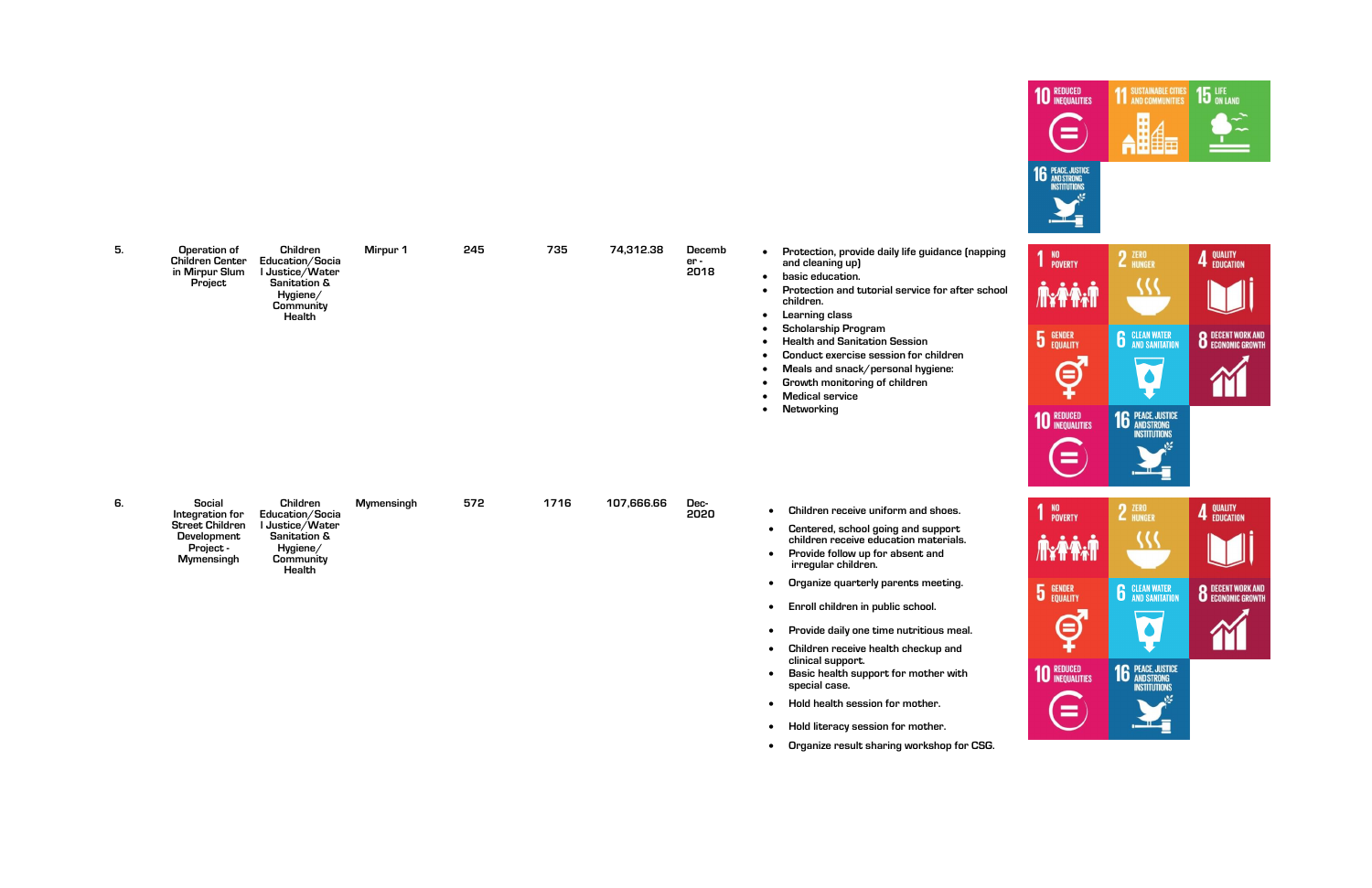| 7. | <b>Tongi Children</b><br>Education<br>Program | Children<br>Education/Socia<br>I Justice/Water<br>Sanitation &<br>Hygiene/<br>Community<br><b>Health</b>                     | Tongi                        | 280                                                                                 | 1400  | 72,103.36  | Dec-<br>2022 | Engage community stakeholders and district<br>members in constructive discussions on child<br>labor and education -related issues;<br>Work with civil society organizations to reduce<br>$\bullet$<br>underage labor and boost school retention<br>rates;<br>Increase the capacity of school management<br>committees and civil society organizations to<br>demand efficient services from appropriate and<br>responsible local government authorities; |
|----|-----------------------------------------------|------------------------------------------------------------------------------------------------------------------------------|------------------------------|-------------------------------------------------------------------------------------|-------|------------|--------------|---------------------------------------------------------------------------------------------------------------------------------------------------------------------------------------------------------------------------------------------------------------------------------------------------------------------------------------------------------------------------------------------------------------------------------------------------------|
|    |                                               |                                                                                                                              |                              |                                                                                     |       |            |              | <b>Regular activities:</b><br>Morning shift classes : PP- class two<br>Day shift classes: Class Three- Class five:<br>Students are given counseling by the counselor<br>both individual and group.<br>Organize monthly parents meeting.<br>Make home visit for irregular student<br>Providing clinical support.<br>Providing education materials<br>Provide nutrition food once a week.                                                                 |
| 8. | <b>Women</b><br>Empowerment<br>Project        | Economic<br>Growth/Social<br>Justice/Gender<br>Equity/<br>Livelihoods &<br>Agriculture and<br><b>Institution</b><br>building | <b>Mymensingh</b>            | 7650                                                                                | 24500 | 192,007.00 | Dec-<br>2021 | Self-help Group formation,<br>Growing capital through Savings,<br>Enhance capacity on running IGA,<br>Provide training on IGA,<br>Aware about health and literacy,<br>Training on group management capacity<br>building,<br>Training on modern Agriculture technology,<br>Encourage on organic farming,<br>Follow up for Phase out area etc.                                                                                                            |
| 9. | <b>House of Hope</b>                          | <b>Social</b><br>integration, self-<br>reliance,<br>education,<br><b>Vocational skill</b><br>development,                    | Dinajpur and<br><b>Dhaka</b> | 5-10 women in<br>the starting year<br>and increase<br>more in the<br>following year | 325   | 196995     | Dec-<br>2021 | Targeted youth are practically safe<br>Set up furnished home<br>Enrolment of youth<br>Provide food and living necessities<br>Health care and checkup for the youth<br>2.<br>Targeted youth are socially and spiritually<br>uplifted<br>Literacy and health sessions<br><b>Cross visits for socialization</b><br>Psycho social session<br><b>Field visits</b><br>Linkage with other NGO & Government                                                     |

**3. Targeted youth are economically empowered** • **Vocational training for youth**



## $2 \frac{\text{ZERO}}{\text{HUNGER}}$  $1^{10}$  poverty 4 QUALITY  $\overline{\mathcal{W}}$ **5** GENDER 6 CLEAN WATER<br>**6** AND SANITATION **8** DECENT WORK AND  $\mathfrak{S}$  $\overline{\mathbf{Q}}$  $\mathbf{\widetilde{\mathbf{u}}}$ **10 REDUCED 12** RESPONSIBLE<br>AND PRODUCTIO  $\left( \equiv \right)$ **8** DECENT WORK AND **5** GENDER 10 REDUCED  $\mathfrak{S}$ M  $\left( \equiv \right)$ **16 PEACE, JUSTICE**

**UTIONS**